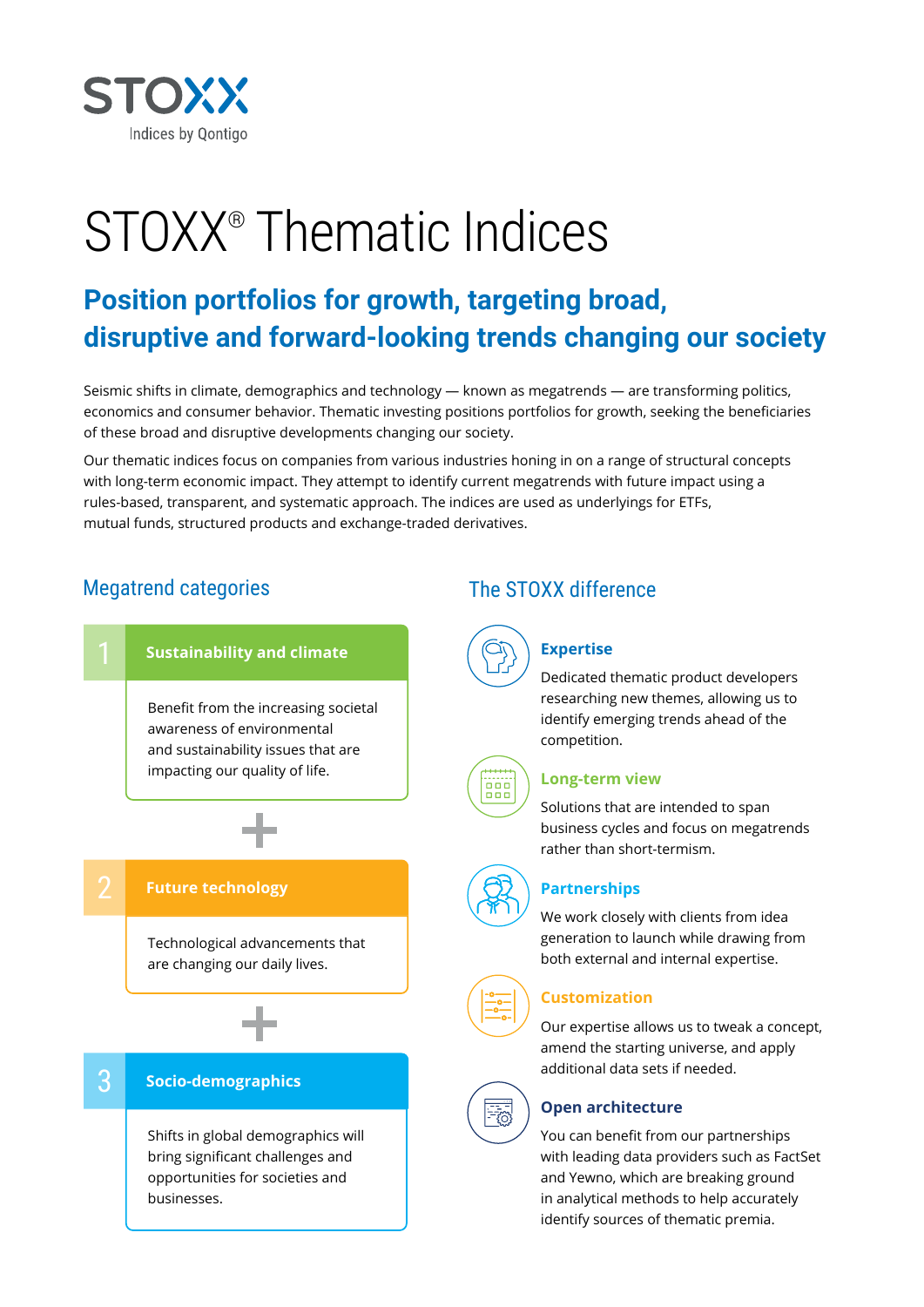# Index methodology

#### The process



## A closer look: Index construction for revenue-based thematic indices

|   | <b>UNIVERSE</b>  | The index universe is the STOXX Developed and Emerging Markets TMI.                                                                                                                                                                                     |
|---|------------------|---------------------------------------------------------------------------------------------------------------------------------------------------------------------------------------------------------------------------------------------------------|
|   | <b>FILTER</b>    | Only those companies with 3-month median daily trading value above one<br>million EUR are considered.                                                                                                                                                   |
| 舞 | <b>SELECTION</b> | Companies are included in the index if they generate more than 50% of their<br>revenues from the identified sectors, related to each theme.                                                                                                             |
|   | <b>WEIGHTING</b> | The selected index components are weighted based on free-float market<br>capitalization, adjusted for revenue exposure from the identified sectors.<br>Dual listed companies and/or multiple share classes are represented by the<br>most liquid stock. |

For illustrative purposes only. The STOXX Index Methodology Guide provides full details.